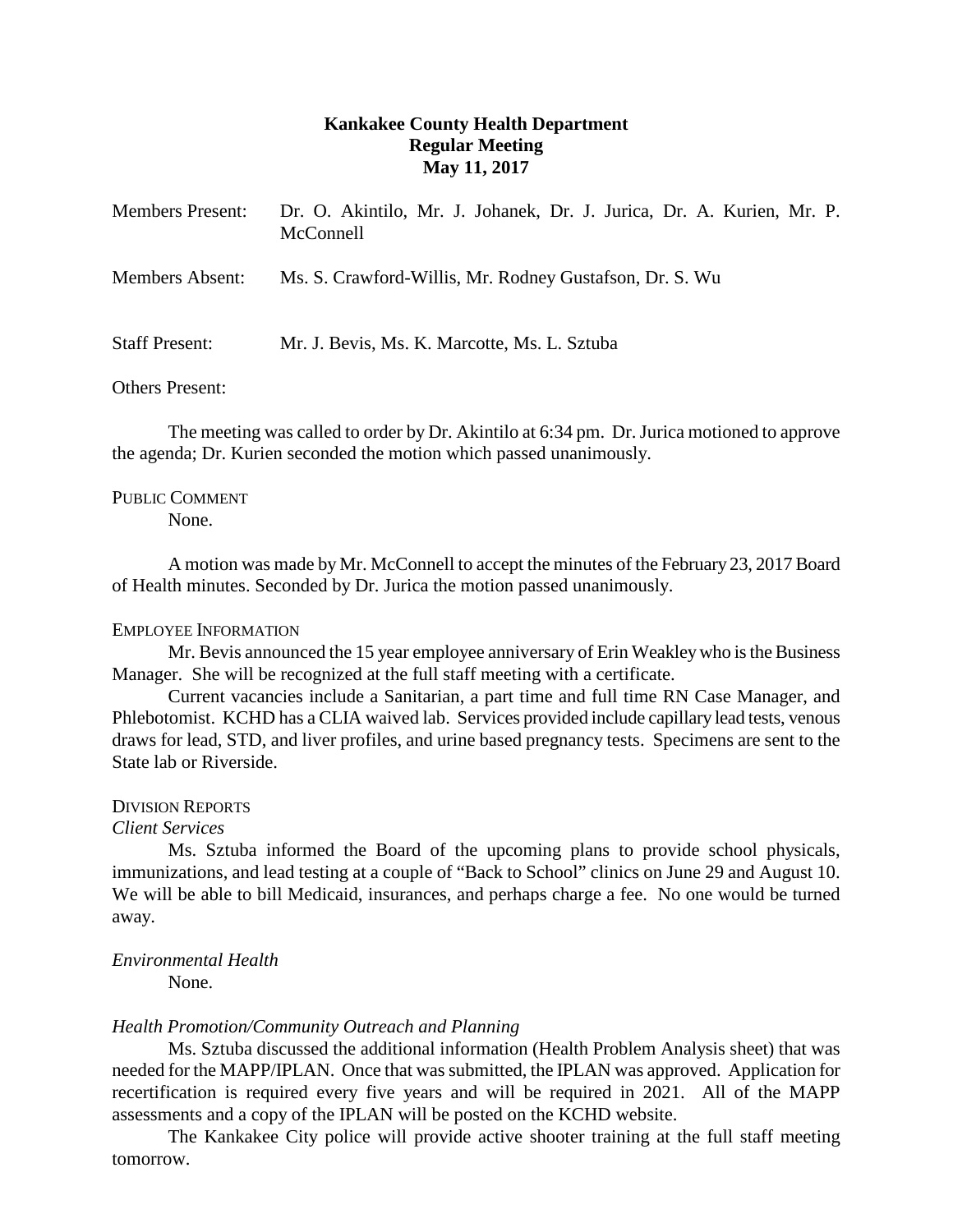#### ADMINISTRATIVE REPORTS

#### *Financial Status*

Mr. Bevis submitted the February, March and April 2017 financial reports for approval. At the end of February, 25% of the year, we have received 15.63% of the revenue and allocated 23.77% of the expenses. At the end of March, 33% of the year, we have received 21.74% of the revenue and allocated 34.09% of the expenses. At the end of April, 2017, 41.67% of the year, we have received 25.91% of the revenue and allocated 41.77% of the expenses. Dr. Kurien motioned to approve the financial reports. Seconded by Dr. Jurica the motion passed unanimously.

#### OLD BUSINESS

None.

#### NEW BUSINESS

Mr. Bevis informed the Board of a new Opioid grant from DHS in the amount of \$225,000. Kankakee was one of 5-6 counties to receive the award. We are currently working with the hospitals and coroner to coordinate activities to address opioid overdoses in the county. A contract is in process and would be effective July 1, 2017. KCHD will be the facilitator and receive monies for administrative costs. This grant will provide training for officers, education, and Narcan which is the drug used to treat a suspected opioid overdose.

Mr. Bevis mentioned that property tax money will be coming in June. Dr. Jurica noted that we have been in this budget issue for the past three to four years and asked if we have been paid for all of our grant contracts. The answer is yes, the State has always paid although they have been late many times. The threshold of savings to keep for emergencies and the "days of cash on hand" was discussed. The Board agreed to keep the threshold as it has been in the past at \$800,000.

Mr. Bevis presented a proposal to purchase a new generator from Ruder Electric in the amount of \$57,270 to replace the current one that has been having problems. Dr. Jurica made a motion to approve the proposal. Seconded by Mr. Johanek, the motion passed unanimously. Mr. McConnell was very helpful and instrumental is getting the proposals. The State's Attorney's office supported the decision not to go out for bid due to the urgent nature/necessity of having a generator in place due to the amount of vaccine kept on hand and the ability to provide services to the public. It will take approximately 12-16 weeks to build/install. The proposal also includes a service contract for five years. Initial interest was shown by another company, but Ruder Electric ended up being the only bidder. Mr. Bevis noted that the current generator should kick on if there was a power outage, but backup plans are in place to move the vaccine to another location if necessary. The weekly generator test will be discontinued due to the problems it was causing.

Mr. Bevis informed the Board of a grievance that was filed regarding use of benefit time for a friend's funeral. It was unclear what type of time (sick, extended illness, vacation) could be used as bereavement time wasn't applicable in this case. Mr. Bevis felt extended illness should not be used. The union provided examples of past practice where extended illness had been approved by the previous administrator, and thus should continue to be an option. Mr. Bevis made the decision to allow the use of extended illness at this time and will bring it up in negotiating the next contract.

Mr. Bevis presented a request from Harbor House for a letter of support from the Board of Health.

EXECUTIVE SESSION None.